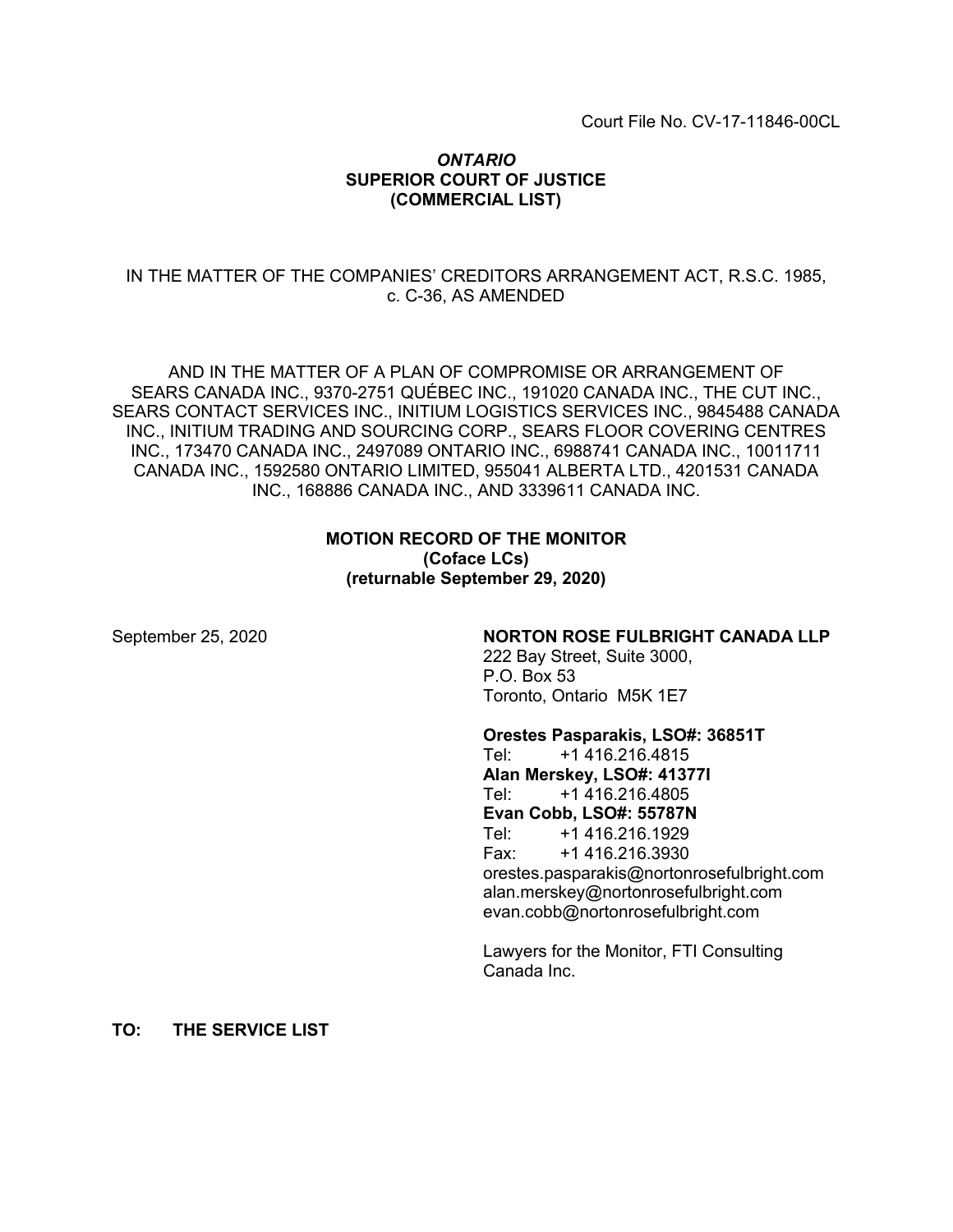## *ONTARIO* **SUPERIOR COURT OF JUSTICE (COMMERCIAL LIST)**

## IN THE MATTER OF THE COMPANIES' CREDITORS ARRANGEMENT ACT, R.S.C. 1985, c. C-36, AS AMENDED

AND IN THE MATTER OF A PLAN OF COMPROMISE OR ARRANGEMENT OF SEARS CANADA INC., 9370-2751 QUÉBEC INC., 191020 CANADA INC., THE CUT INC., SEARS CONTACT SERVICES INC., INITIUM LOGISTICS SERVICES INC., 9845488 CANADA INC., INITIUM TRADING AND SOURCING CORP., SEARS FLOOR COVERING CENTRES INC., 173470 CANADA INC., 2497089 ONTARIO INC., 6988741 CANADA INC., 10011711 CANADA INC., 1592580 ONTARIO LIMITED, 955041 ALBERTA LTD., 4201531 CANADA INC., 168886 CANADA INC., AND 3339611 CANADA INC.

#### **MOTION RECORD OF THE MONITOR (Coface LCs) (returnable September 29, 2020)**

## **TABLE OF CONTENTS**

| <b>TAB</b> | <b>DESCRIPTION</b>                        |
|------------|-------------------------------------------|
|            | Notice of Motion dated September 25, 2020 |
|            | Schedule "A" - Conference Details         |
|            | Schedule "B" - Draft Order                |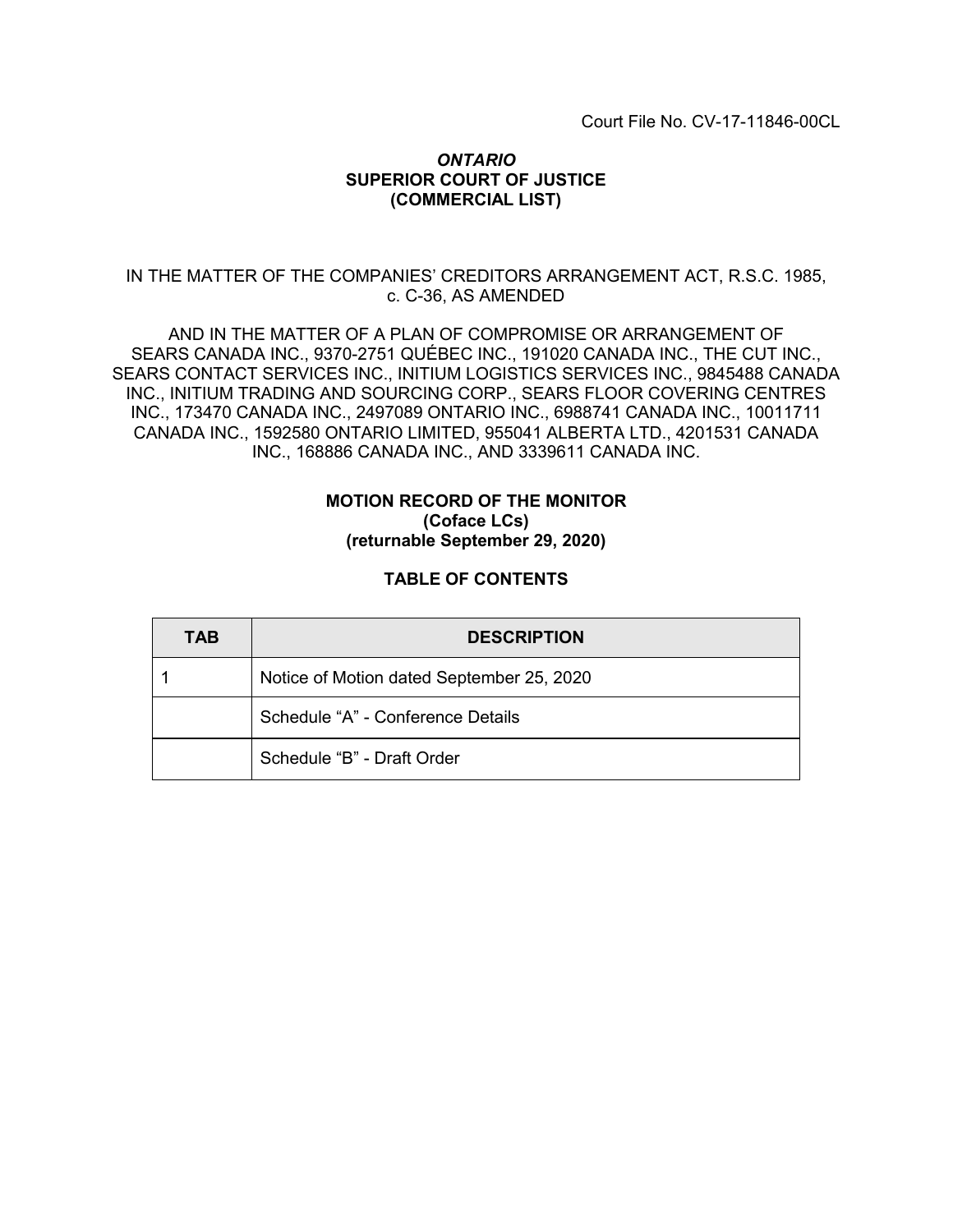#### *Ontario* **SUPERIOR COURT OF JUSTICE COMMERCIAL LIST**

IN THE MATTER OF THE *COMPANIES' CREDITORS ARRANGEMENT ACT*, R.S.C. 1985, c. C-36, AS AMENDED

AND IN THE MATTER OF A PLAN OF COMPROMISE OR ARRANGEMENT OF SEARS CANADA INC., 9370-2751 QUEBEC INC., 191020 CANADA INC., THE CUT INC., SEARS CONTACT SERVICES INC., INITIUM LOGISTICS SERVICES INC., 9845488 CANADA INC., INITIUM TRADING AND SOURCING CORP., SEARS FLOOR COVERING CENTRES INC., 173470 CANADA INC., 2497089 ONTARIO INC., 6988741 CANADA INC., 10011711 CANADA INC., 1592580 ONTARIO LIMITED, 955041 ALBERTA LTD., 4201531 CANADA INC., 168886 CANADA INC., AND 3339611 CANADA INC.

APPLICANTS

## **NOTICE OF MOTION (Coface LCs)**

FTI Consulting Canada Inc., in its capacity as Monitor in these proceedings (the "**Monitor**"), will make a motion before a judge of the Ontario Superior Court of Justice (Commercial List) on September 29, 2020 at 12:00 p.m., or as soon after that time as the motion can be heard, by judicial teleconference via Zoom at Toronto, Ontario. Please refer to the conference details attached as Schedule "A" hereto in order to attend the motion and advise if you intend to join the motion by emailing Peter Choi at [peter.choi@nortonrosefulbright.com.](mailto:peter.choi@nortonrosefulbright.com)

**PROPOSED METHOD OF HEARING:** The motion is to be heard orally.

#### **THE MOTION IS FOR:**

- 1. An Order substantially in the form attached hereto as Schedule "B", *inter alia*:
	- (a) if necessary, abridging the time for service of this Notice of Motion and the Motion Record and dispensing with service on any person other than those served;
	- (b) approving an Acknowledgment and Release Agreement (the "**Release Agreement**"), *nunc pro tunc*, between Sears Canada Inc., the Monitor and Coface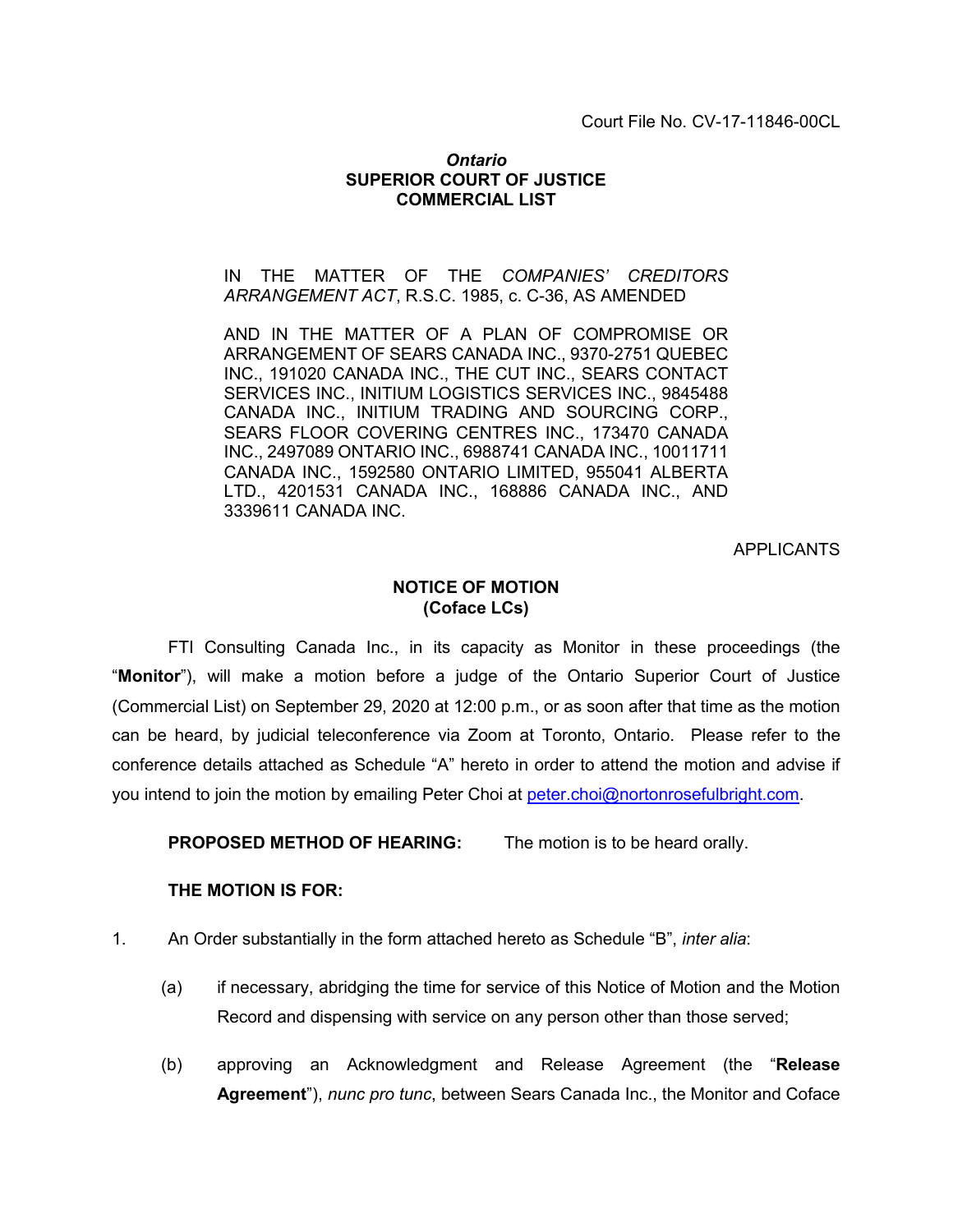North America Insurance Company and Compagnie Française d'Assurance pour le Commerce Extérieur, Canada Branch (collectively, "**Coface**");

- (c) directing that the Remaining LC Funds (as defined below) be released to Sears Canada Inc. ("**Sears Canada**");
- (d) confirming that no payment of an Insured Receivable (as defined below) is void or voidable by the Monitor or any creditors of any of the Applicants, nor shall it constitute nor be deemed to be a preference, assignment, fraudulent conveyance, transfer at undervalue, or other reviewable transaction under the *Bankruptcy and Insolvency Act* (Canada) or any other applicable federal or provincial legislation;
- (e) sealing Confidential Appendices "B", "C" and "D" to the Monitor's Forty-First Report, being a summary of the proceeds of the Coface LCs (as defined below) (The "**Reimbursement Summary**") applied to satisfy insured obligations and a copy of the Release Agreement; and
- 2. Such further and other relief as this Court may deem just.

# THE GROUNDS FOR THE MOTION ARE:

1. The Applicants were granted protection from their creditors under the *Companies' Creditors Arrangement Act*, R.S.C. 1985 c. C-36, as amended (the "**CCAA**") pursuant to the Initial Order of the Ontario Superior Court of Justice (Commercial List) dated June 22, 2017, as amended and restated;

2. FTI Consulting Canada Inc. was appointed to act as Monitor in the CCAA proceedings;

## **Coface Insurance**

3. From time to time, Coface provided commercial trade credit insurance (the "**Trade Credit Insurance**") to certain of Sears Canada's suppliers (the "**Insured Suppliers**") for their receivables owing by Sears Canada (the "**Insured Receivables**"), subject to certain credit limits imposed by Coface;

4. In connection with the Trade Credit Insurance and in order to mitigate Coface's exposure to Sears Canada's credit risk and related liabilities (thus facilitating the possibility of obtaining a credit limit or a higher credit limit with the Insured Suppliers), Sears Canada delivered to Coface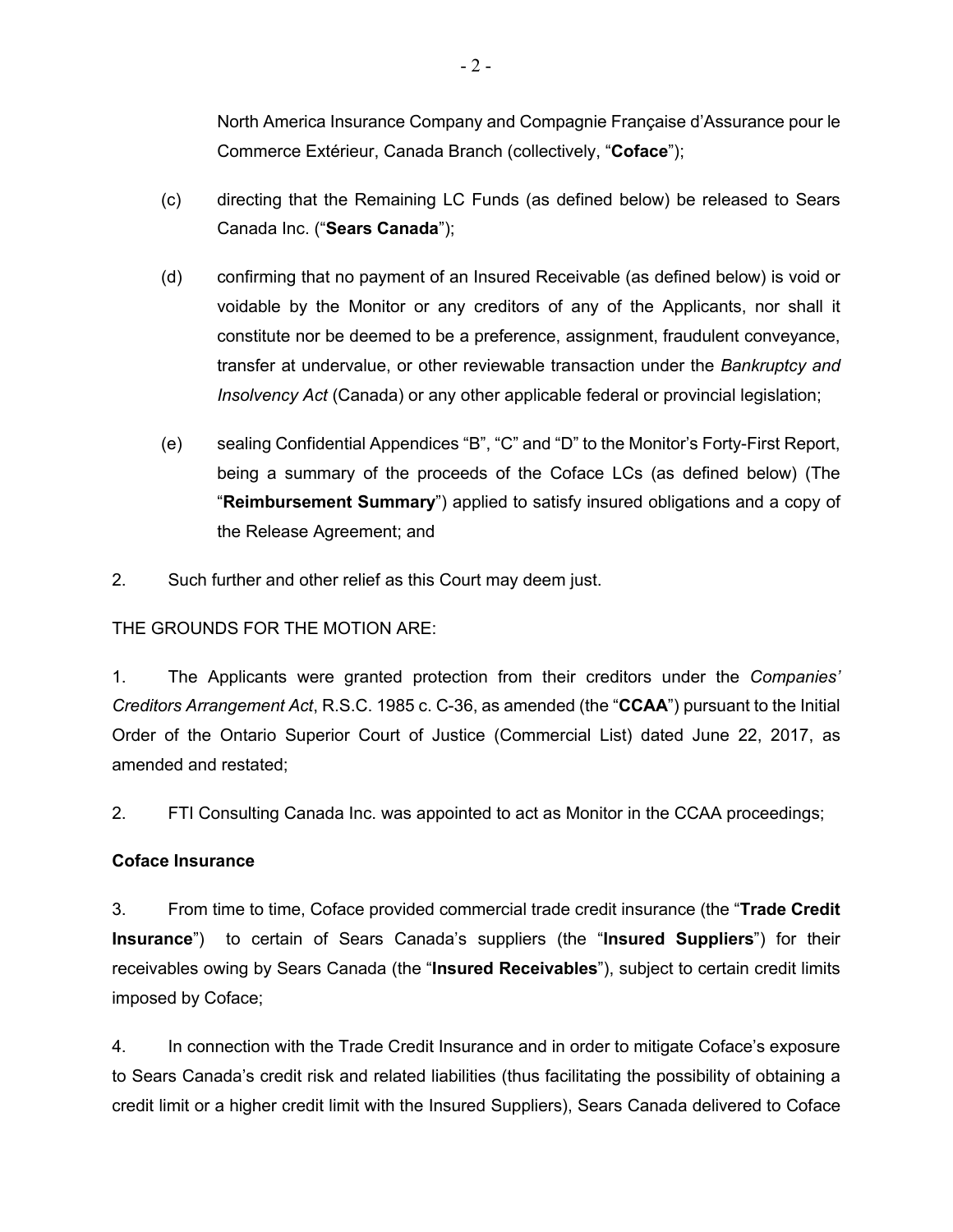certain demand irrevocable letters of credit number G201934 and G201933 issued by a third party financial institution in the face amounts of CDN\$9,000,000 and US\$1,000,000 (the "**Coface LCs**"), respectively, on or about January 5, 2015;

5. The Coface LCs could be drawn by Coface at any time, including (but not limited to), if Sears Canada sought protection under the bankruptcy or insolvency laws of Canada, as such steps by Sears Canada could increase the risk exposure of Coface on the Insured Receivables;

6. Following the commencement of the Applicants' CCAA proceedings, Coface drew down on the full value of the Coface LCs (less a US\$10 banking fee in respect of the US dollar letter of credit) on or about July 15, 2017;

# **Remaining Coface Cash Collateral**

7. The Monitor understands that certain amounts drawn on the Coface LCs have been applied to satisfy obligations owing by Sears Canada to Coface, pursuant to its subrogation rights;

8. Based upon information provided to the Monitor by Coface, the Monitor believes that Coface continues to hold CDN\$4,808,049.50 and US\$282,126.85 in funds drawn from the Coface LCs that were not applied to satisfy obligations to Coface, pursuant to its subrogation rights (the "**Remaining LC Funds**");

9. At the current stage of the Applicants' CCAA proceedings, it is necessary for Sears Canada to recover all of its remaining assets for distribution to creditors, including the Remaining LC Funds;

10. Further to the Monitor's request that Coface release the Remaining LC Funds, Coface, Sears Canada and the Monitor have entered into the Release Agreement that provides for, among other things, the release of the Remaining LC Funds subject to a reasonable reserve of CDN \$25,000 for potential professional fees;

11. Coface's agreement regarding the release of the Remaining LC funds is conditional upon the parties entry into the Release Agreement and also the proposed order sought by the Monitor on this motion;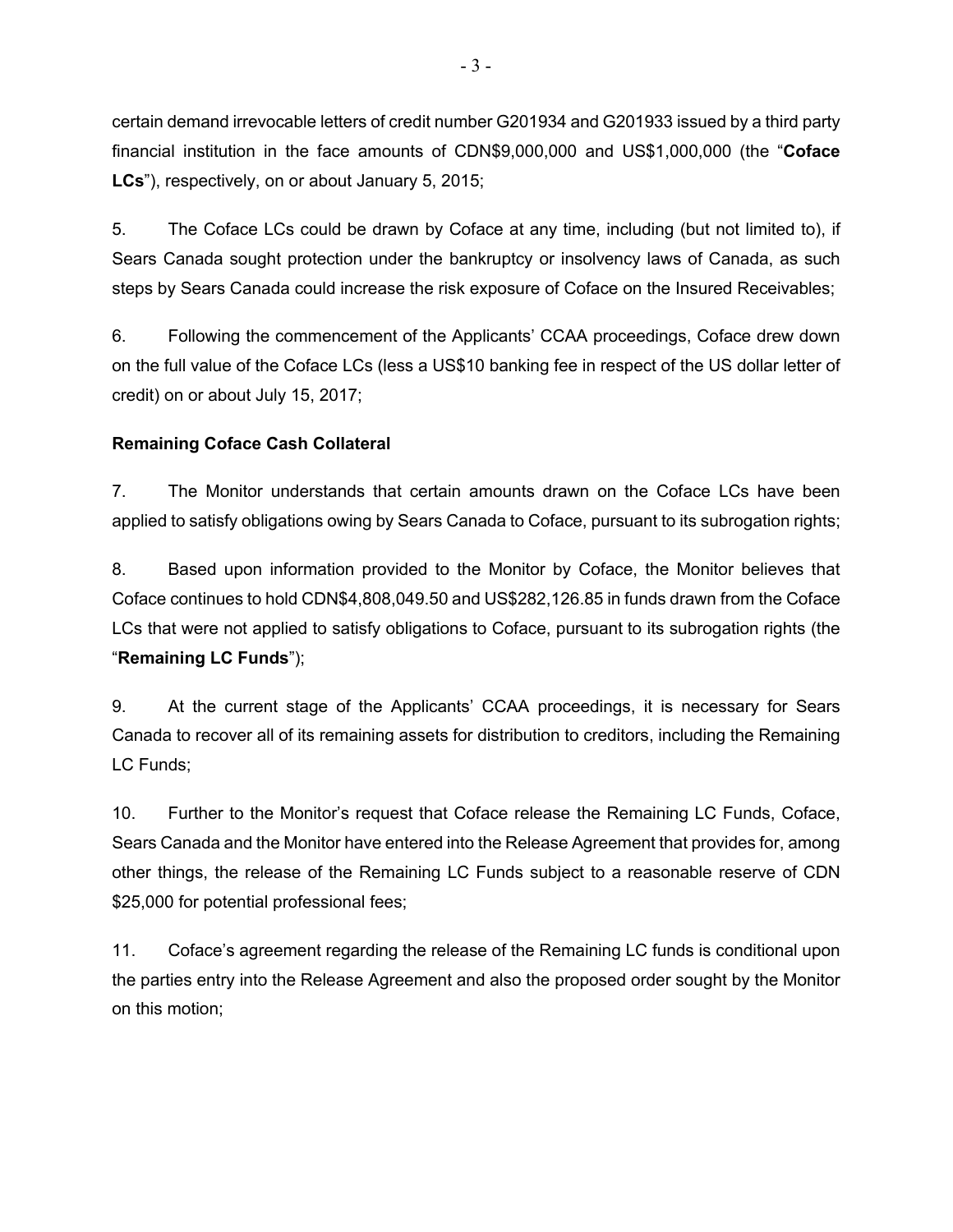## **Potential Preference Claims**

12. Coface has advised the Monitor that the Coface insurance policies may be required to respond to asserted losses to Sears Canada's suppliers in a circumstance where amounts previously paid by Sears Canada to such suppliers on account of Insured Receivables are clawed back into the estate as preferences or other reviewable transactions;

13. The Monitor has not identified any transactions with any suppliers of Sears Canada that should be pursued as potential preferences or reviewable transactions;

14. The Monitor is not in a position on its own to prevent third parties from pursuing any such hypothetical preference or reviewable transaction claims pursuant to Section 36.1 of the CCAA and Section 38 of the *Bankruptcy and Insolvency Act* (Canada);

15. The relief sought on this motion would provide the necessary assurance to Coface that it would not have exposure for any such hypothetical claims on account of preferences or reviewable transactions, thereby facilitating the release of the Remaining LC Funds to Sears Canada;

#### **Sealing**

16. The letter agreements among Coface and Sears Canada regarding the Coface LCs, Reimbursement Summary and the Release Agreement contain certain information that Coface believes is confidential and contains commercially sensitive information regarding the Coface insured parties and Coface's business, the public disclosure of which Coface believes would be in violation of the confidential nature of such information and prejudicial to the interests of Coface and those insured parties;

17. The information that is the subject of the sealing request is not, in the Monitor's view, material to the interests of any stakeholders in these proceedings;

#### **General**

18. The provisions of the CCAA, including section 11 thereof, and the inherent and equitable jurisdiction of this Court;

19. Rules 1.04, 1.05, 2.03, 3.02, 16 and 37 of the *Rules of Civil Procedure* (Ontario), R.R.O. 1990, Reg. 194, as amended;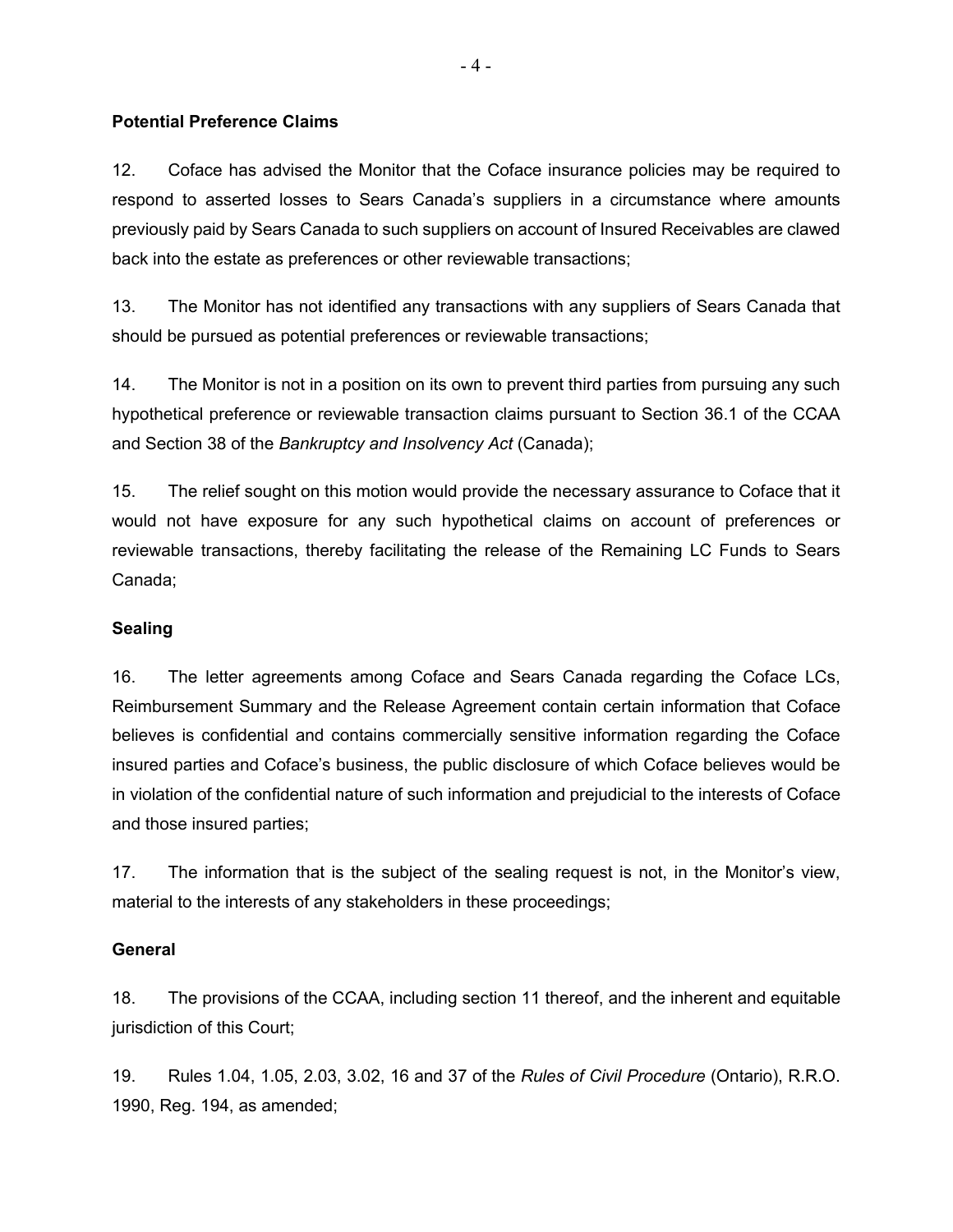20. Such further and other grounds as counsel may advise and this Court may permit.

**THE FOLLOWING DOCUMENTARY EVIDENCE** will be used at the hearing of this motion:

- 1. The Forty-First Report of the Monitor, dated September 25, 2020;
- 2. Such further and other evidence as counsel may advise and this Court may permit.

September 25, 2020 **NORTON ROSE FULBRIGHT CANADA LLP** 222 Bay Street, Suite 3000, P.O. Box 53 Toronto, Ontario M5K 1E7

> **Orestes Pasparakis, LSO#: 36851T** Tel: +1 416.216.4815 **Alan Merskey, LSO#: 41377I** Tel: +1 416.216.4805 **Evan Cobb, LSO#: 55787N** Tel: +1 416.216.1929 orestes.pasparakis@nortonrosefulbright.com alan.merskey@nortonrosefulbright.com evan.cobb@nortonrosefulbright.com

Lawyers for FTI Consulting Canada Inc., as Court-appointed Monitor

**TO: SERVICE LIST**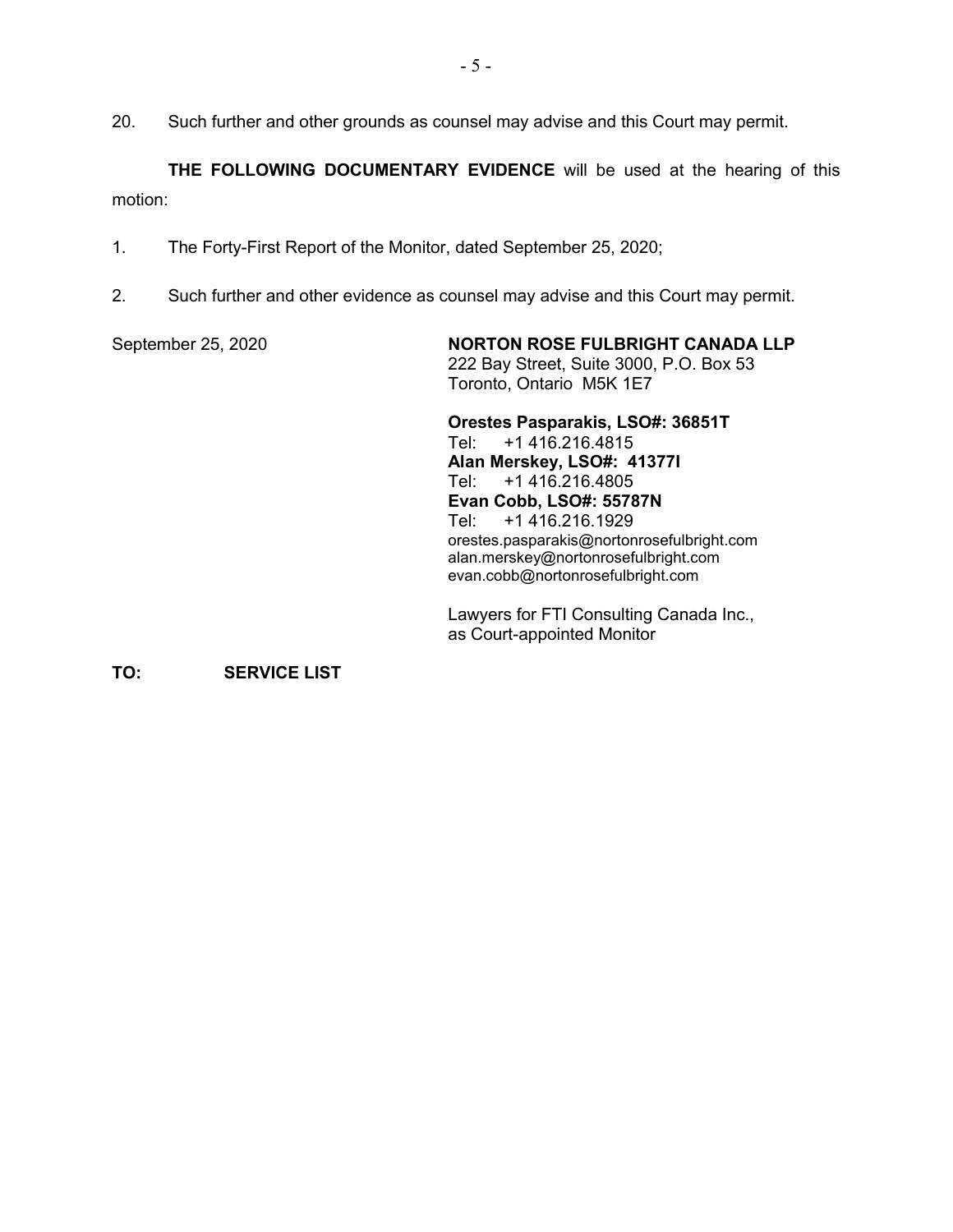#### **SCHEDULE "A" ZOOM CONFERENCE DETAILS**

Join Zoom Meeting [https://nortonrosefulbright.zoom.us/j/94490812089?pwd=dEVVTnBKUjBtVHRzTUZCbmVFMm](https://nortonrosefulbright.zoom.us/j/94490812089?pwd=dEVVTnBKUjBtVHRzTUZCbmVFMmY0UT09)Y 0UT09

Meeting ID: 944 9081 2089 Password: 177798 One tap mobile +13462487799,,94490812089#,,1#,177798# US (Houston) +16465588656,,94490812089#,,1#,177798# US (New York)

Dial by your location:

 +1 346 248 7799 US (Houston) +1 646 558 8656 US (New York) +1 669 900 9128 US (San Jose) +1 253 215 8782 US (Tacoma) +1 301 715 8592 US (Germantown) +1 312 626 6799 US (Chicago) 888 475 4499 US Toll-free 833 548 0276 US Toll-free 833 548 0282 US Toll-free 877 853 5257 US Toll-free Meeting ID: 944 9081 2089

Password: 177798 Find your local number:<https://nortonrosefulbright.zoom.us/u/ad2WIZbVDA>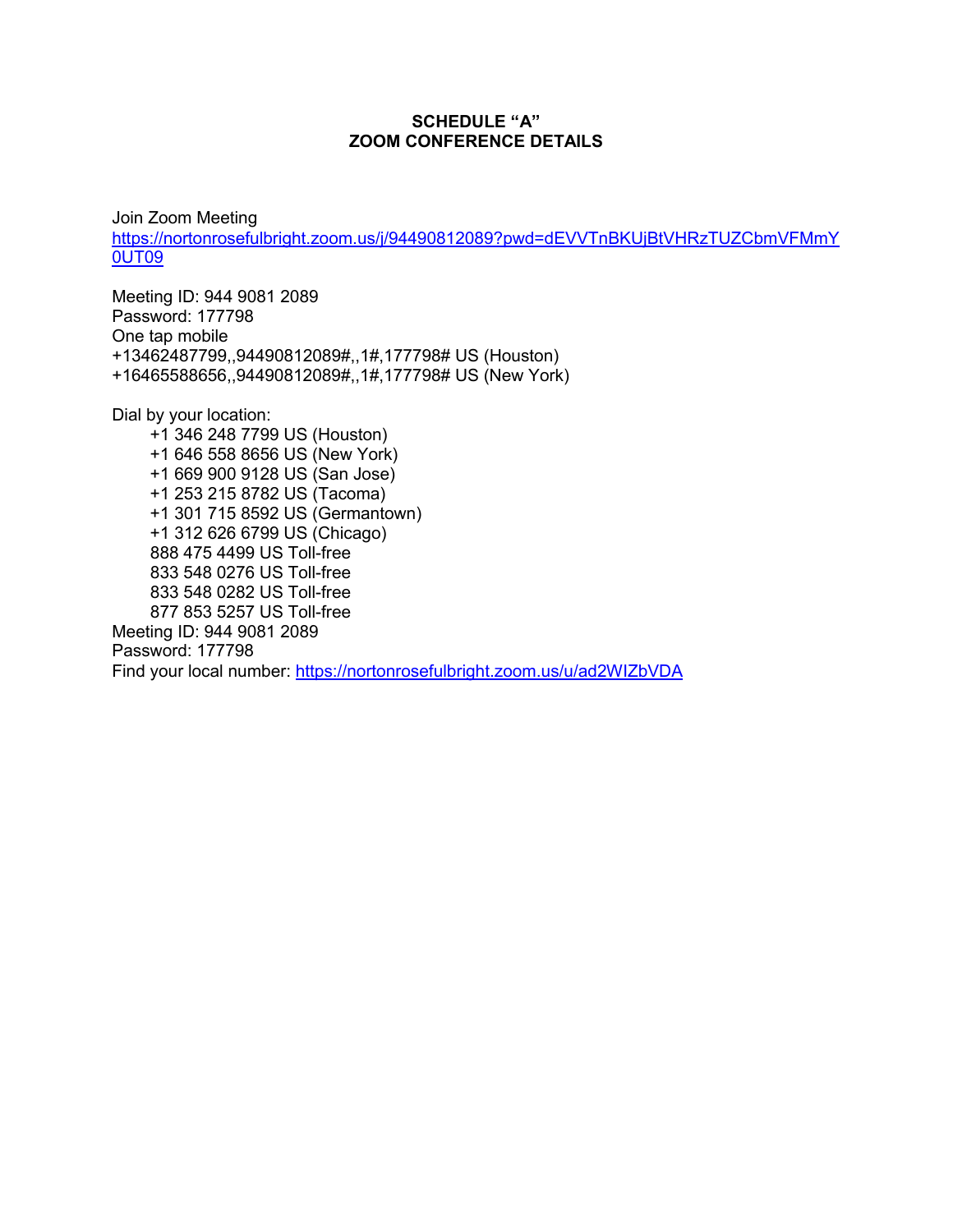## **SCHEDULE "B"**

**Form of Draft Order**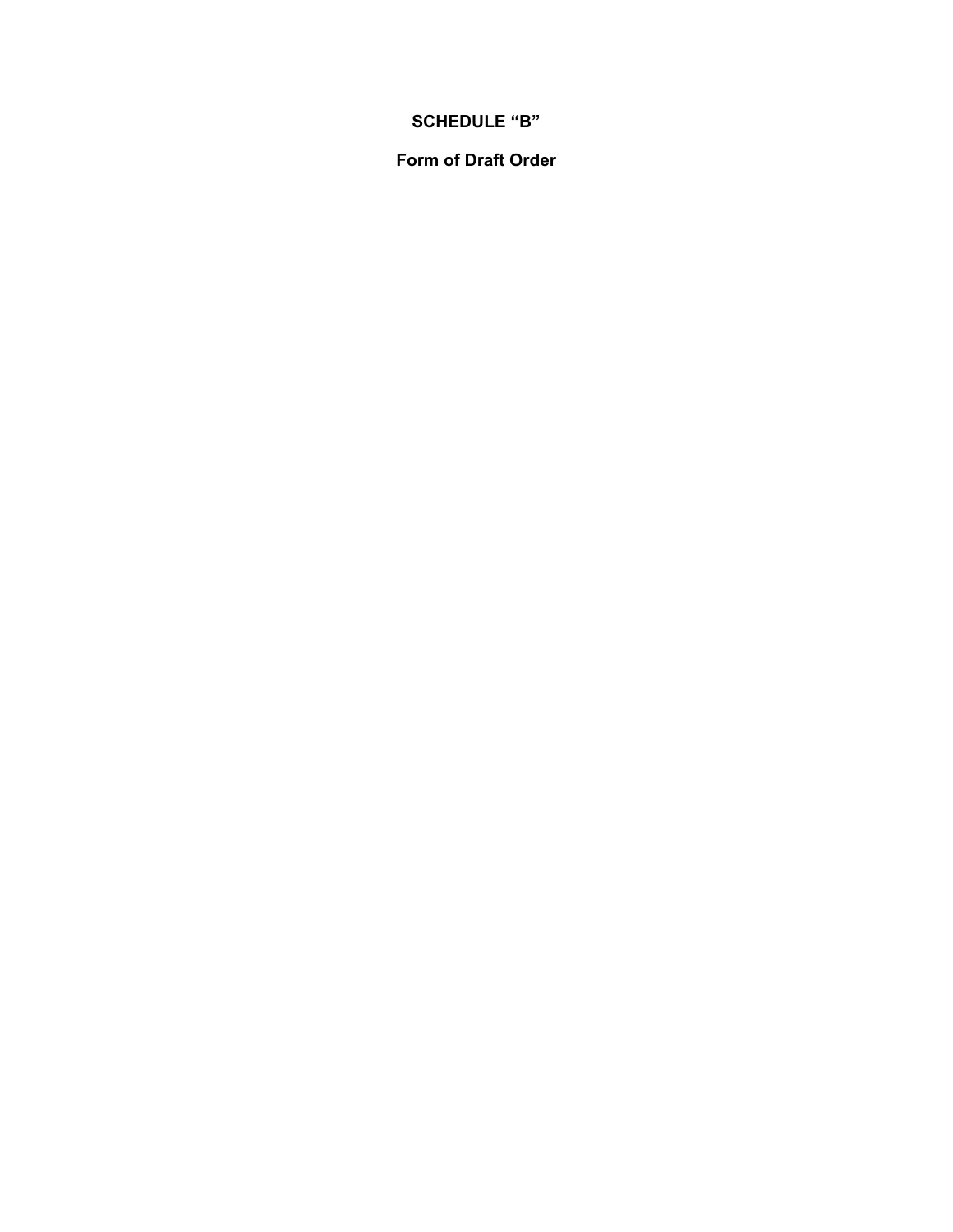#### *ONTARIO* **SUPERIOR COURT OF JUSTICE COMMERCIAL LIST**

) ) )

THE HONOURABLE MR.

TUESDAY, THE 29th

JUSTICE HAINEY

DAY OF SEPTEMBER, 2020

#### IN THE MATTER OF THE *COMPANIES' CREDITORS ARRANGEMENT ACT*, R.S.C. 1985, c. C-36, AS AMENDED

AND IN THE MATTER OF A PLAN OF COMPROMISE OR ARRANGEMENT OF SEARS CANADA INC., 9370-2751 QUEBEC INC., 191020 CANADA INC., THE CUT INC., SEARS CONTACT SERVICES INC., INITIUM LOGISTICS SERVICES INC., 9845488 CANADA INC., INITIUM TRADING AND SOURCING CORP., SEARS FLOOR COVERING CENTRES INC., 173470 CANADA INC., 2497089 ONTARIO INC., 6988741 CANADA INC., 10011711 CANADA INC., 1592580 ONTARIO LIMITED, 955041 ALBERTA LTD., 4201531 CANADA INC., 168886 CANADA INC., AND 3339611 CANADA INC.

**Applicants** 

## **ORDER (Coface LCs)**

**THIS MOTION**, made by FTI Consulting Canada Inc., in its capacity as Court-appointed Monitor (the "**Monitor**") pursuant to the *Companies' Creditors Arrangement Act*, R.S.C. 1985, c. C-36, as amended (the "**CCAA**") for an Order (i) approving the Acknowledgement and Release Agreement among Compagnie Française D'assurance Pour Le Commerce Exterieur, Canada Branch and Coface North America Insurance Company (collectively, "**Coface**"), Sears Canada Inc. ("**Sears Canada**") and the Monitor dated September 25, 2020 (the "**Agreement**"); and (ii) certain other relief, proceeded by way of videoconference due to the COVID-19 crisis.

**ON READING** the Notice of Motion of the Monitor and the Forty-First Report of the Monitor dated September 25, 2020 (the "**Forty-First Report**"), filed, and on hearing the submissions of counsel for the Monitor, counsel for Coface, and such other counsel as were present, no one else appearing although duly served as appears from the Affidavit of Service of [●] sworn September [●], 2020, filed,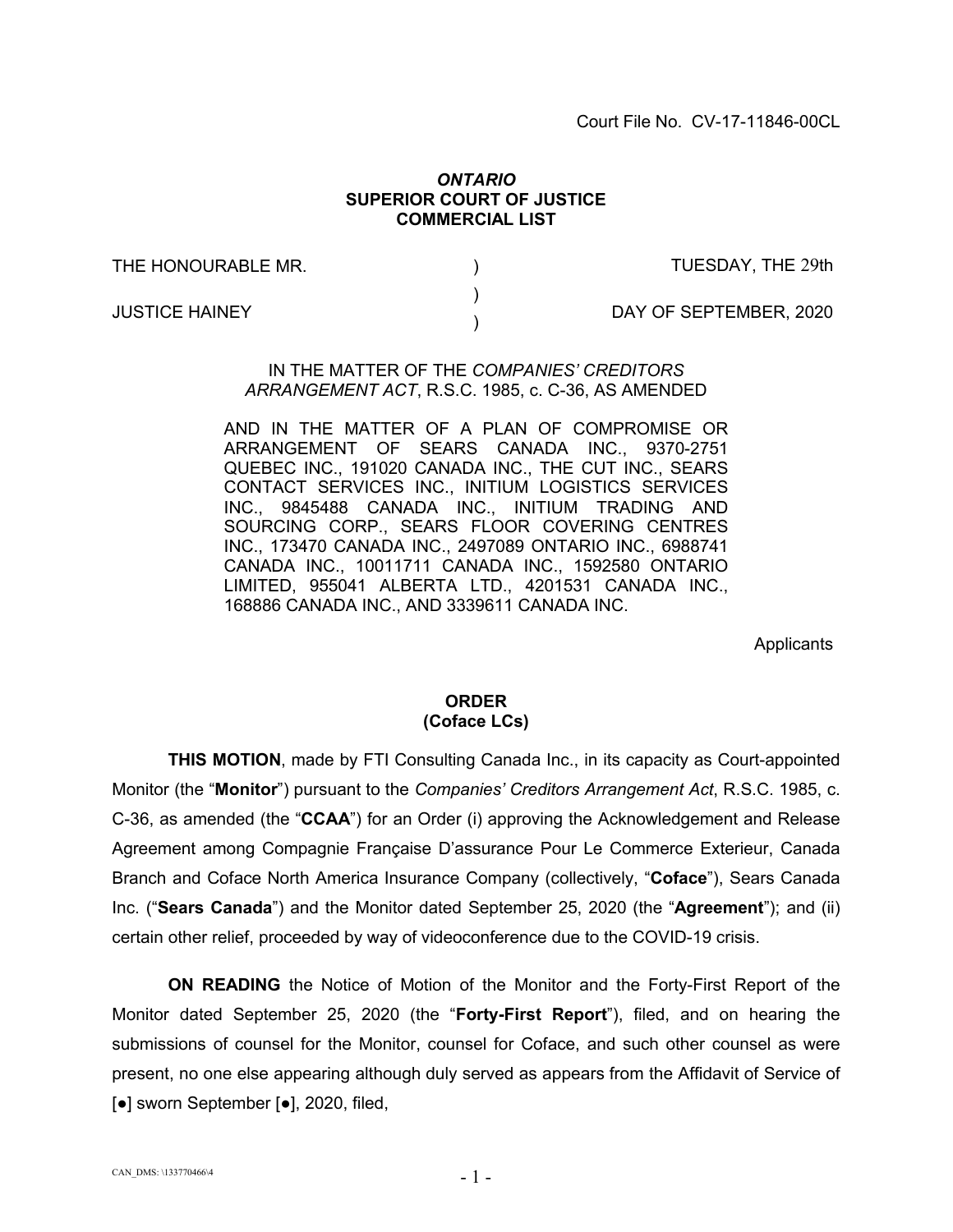## **SERVICE AND DEFINED TERMS**

1. **THIS COURT ORDERS** that the time for service of the Notice of Motion and the Motion Record and the Forty-First Report is hereby abridged and validated so that this Motion is properly returnable today and hereby dispenses with further service thereof.

2. **THIS COURT ORDERS** that unless otherwise indicated or defined herein, capitalized terms used in this Order shall have the meaning given to them in the Agreement.

## **APPROVAL OF AGREEMENT AND RELEASES**

3. **THIS COURT ORDERS AND DECLARES** that (i) the Agreement and the settlement and releases contemplated therein are hereby approved, (ii) Sears Canada and the Monitor are hereby authorized and directed, *nunc pro tunc*, to enter into such Agreement, and to take or cause to be taken such steps and execute such additional documents as may be necessary or desirable for the performance of their obligations thereunder, and (iii) upon satisfaction of the conditions set out in Section 1 of the Agreement, Coface is directed to remit to the Monitor (for and on behalf of Sears Canada), in accordance with the terms of the Agreement, (i) the Remaining CAD LC Funds, less a Professional Fee Reserve in the amount of CAD \$25,000, and (ii) the Remaining USD LC Funds, which payments shall be in full and final satisfaction of any and all obligations that Coface may have to the Sears Releasors in respect of the Released Matters or to the Issuing Bank and Wells Fargo Capital Finance Corporation in respect of the Released Matters.

4. **THIS COURT ORDERS AND DECLARES** that, upon the remittance of the payment set out at paragraph 3 above, any and all Avoidance Actions that may be asserted by any party against any Insured Supplier in connection with the Insured Receivables, including, without limitation, by the Monitor, any trustee in bankruptcy of Sears Canada and any creditor or stakeholder of Sears Canada are hereby fully, finally and forever barred, extinguished and released.

## **SEALING OF CONFIDENTIAL APPENDICES**

5. **THIS COURT ORDERS** that Confidential Appendices "B", "C" and "D" to the Forty-First Report be sealed, kept confidential and not form part of the public record and be placed separate and apart from all other contents of the Court File, in a sealed envelope attached to a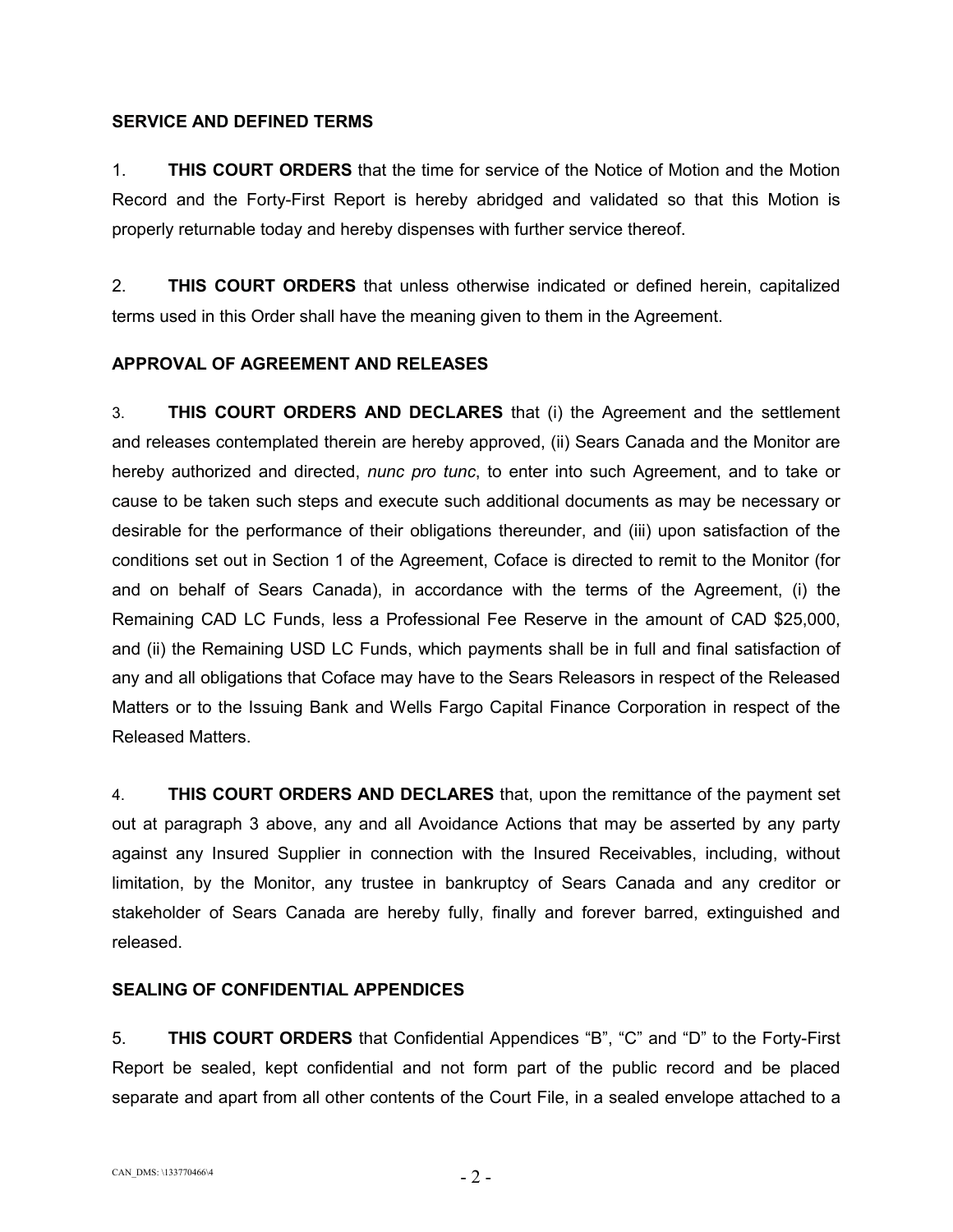notice that sets out the title of these proceedings and a statement that the contents are subject to a sealing order and shall only be opened upon further Order of this Court.

## **GENERAL**

- 6. **THIS COURT ORDERS** that, notwithstanding:
	- (a) the pendency of these proceedings under the CCAA;
	- (b) any assignment in bankruptcy or any application for a bankruptcy order now or hereafter issued pursuant to the *Bankruptcy and Insolvency Act*, R.S.C. 1985, c. B-3. ("**BIA**") and any order issued pursuant to any such application;
	- (c) any application for a receivership order; or
	- (d) the provisions of any federal or provincial legislation;

the payment and releases provided for in the Agreement and this Order shall be binding on any trustee in bankruptcy or receiver that may be appointed in respect of Sears Canada and shall not be void or voidable by creditors of Sears Canada nor shall they constitute nor be deemed to be a fraudulent preference, assignment, fraudulent conveyance, transfer at undervalue, or other reviewable transaction under the BIA or any other applicable federal or provincial legislation, nor shall they constitute oppressive or unfairly prejudicial conduct pursuant to any applicable federal or provincial legislation.

7. **THIS COURT HEREBY REQUESTS** the aid and recognition of any court, tribunal, regulatory or administrative body having jurisdiction in Canada or in the United States to give effect to this Order and to assist the Parties and their respective agents in carrying out the terms of this Order. All courts, tribunals, regulatory and administrative bodies are hereby respectfully requested to make such orders and to provide such assistance to the Parties and their respective agents as may be necessary or desirable to give effect to this Order or to assist the Parties, and their respective agents, in carrying out the terms of this Order.

 $\mathcal{L}_\text{max}$  , where  $\mathcal{L}_\text{max}$  is the set of the set of the set of the set of the set of the set of the set of the set of the set of the set of the set of the set of the set of the set of the set of the set of the se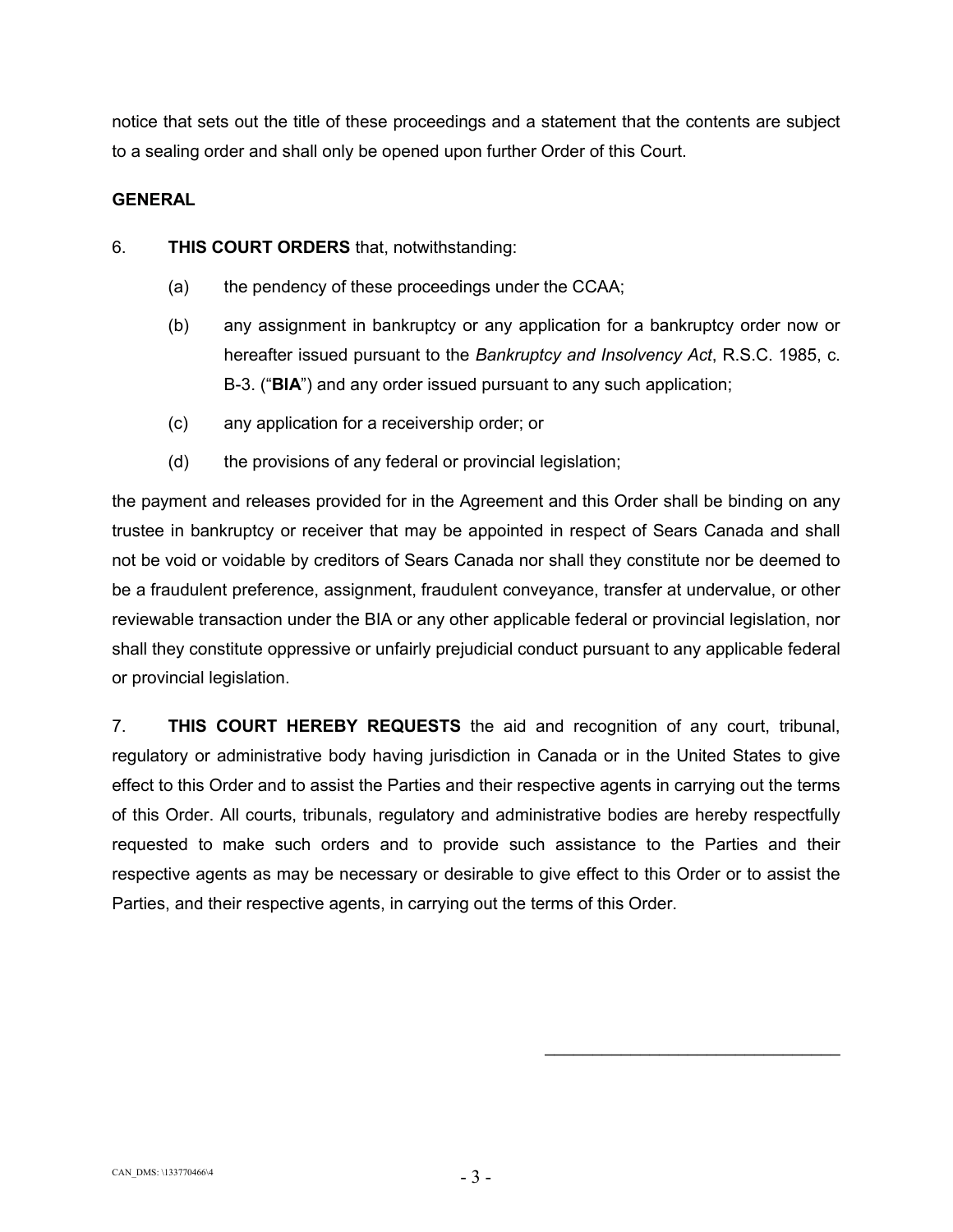## IN THE MATTER OF THE COMPANIES' CREDITORS ARRANGEMENT ACT, R.S.C. 1985, c. C-36, AS AMENDED

AND IN THE MATTER OF A PLAN OF COMPROMISE OR ARRANGEMENT OF SEARS CANADA INC., et al.

> *ONTARIO* **SUPERIOR COURT OF JUSTICE (COMMERCIAL LIST)**

Proceeding commenced at TORONTO

**NOTICE OF MOTION (Coface LCs)**

#### **NORTON ROSE FULBRIGHT CANADA LLP**

222 Bay Street, Suite 3000, P.O. Box 53 Toronto, Ontario M5K 1E7

**Orestes Pasparakis, LSO#: 36851T** Tel: +1 416.216.4815 **Alan Merskey, LSO#: 41377I** Tel: +1 416.216.4805 **Evan Cobb, LSO#: 55787N** Tel: +1 416.216.1929 Fax: +1 416.216.3930

orestes.pasparakis@nortonrosefulbright.com alan.merskey@nortonrosefulbright.com evan.cobb@nortonrosefulbright.com

Lawyers for FTI Consulting Canada Inc., as Court-appointed Monitor

Court File No.: CV-17-11846-00CL